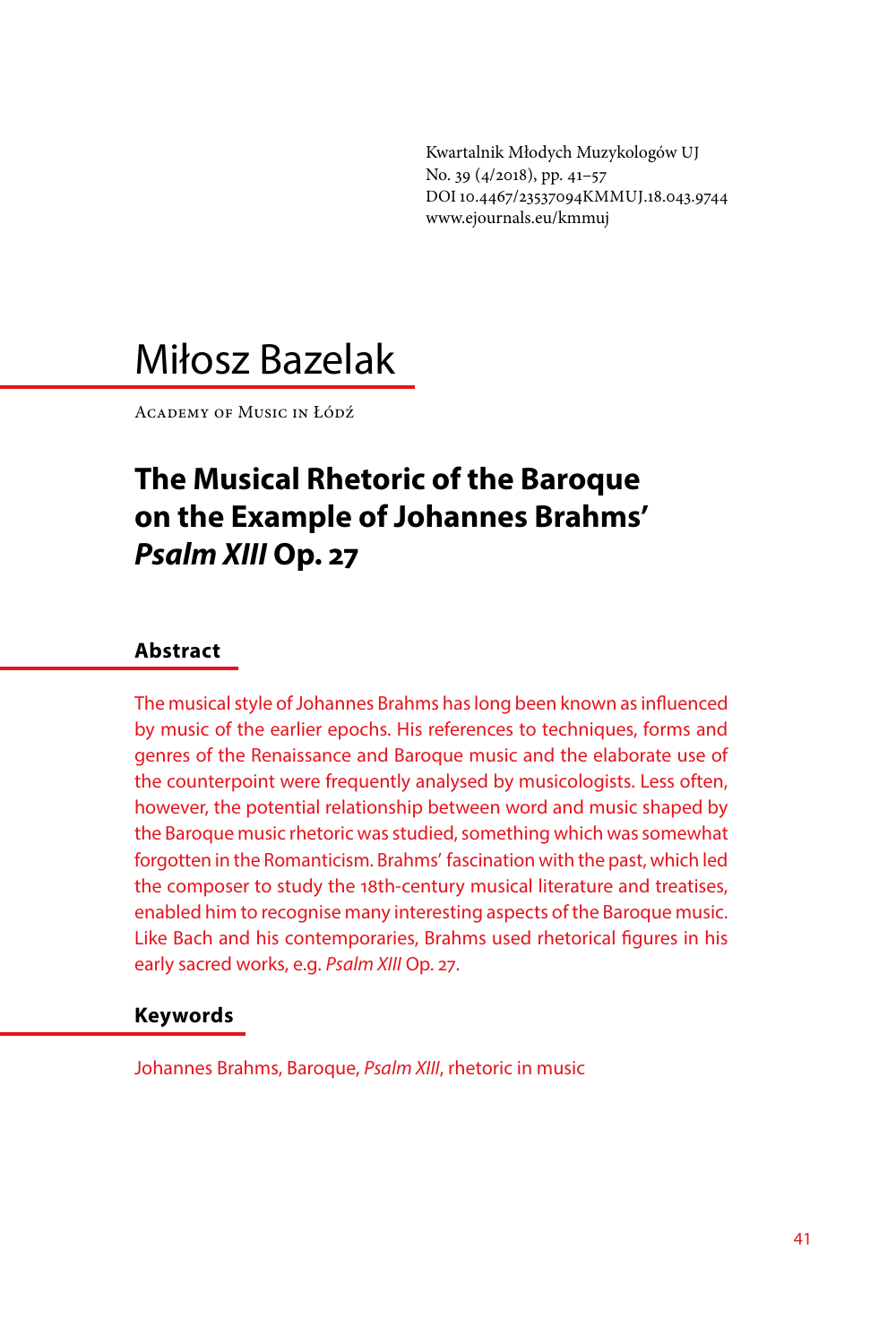Although the influences of the Baroque music are noticeable in many works of the composers from the second half of the 19th century, probably none of them achieved as high level of interest in this epoch as Johannes Brahms. This fascination, being somehow a culmination of tendencies beginning in the first half of the 19th century, deserves the particular emphasis, as Brahms not only propagated the Baroque music in almost all fields of his artistic activity, but also started studying theoretical works from the 18th century very early, what allowed him to gain a deeper understanding of the essence of the music from the past time. The knowledge gained in this way was reflected in the compositional activity of Brahms, what is proved by the characteristic features of his output, scrupulously described by many researchers: the predilection to forms and genres characteristic for the Baroque  $(p$ assacaglia,<sup>1</sup> fugue,<sup>2</sup> chorale prelude<sup>3</sup>), sophisticated way of using the counterpoint (including the most complicated forms of canon) and old compositional techniques,<sup>4</sup> shaping the texture through double stops in thirds and sixths (probably originating

<sup>1</sup> This form is used by Brahms in, among others, the finale of the *IV Symphony*, the theme of which is a clear reminiscence of Bach's passacaglia from the cantata *Nach dir, Herr, verlanget mich* BWV 150. *Vide*: J. Littlewood, *The Variations of Johannes Brahms*, London 2004, pp. 32–33.

<sup>2</sup> On the one hand, Brahms continues the Baroque tradition of joining this form in diptych, preceded by a prelude (in the case of organ works), on the other he refers to the concept of Beethoven, who many times finished his variation and sonata cycles with a great fugue (this connection is visible in, for example, *Variations and Fugue on a Theme by Handel* Op. 24 for piano). Compare: M. Musgrave, *The Music of Brahms*, New York 1985, pp. 53–58.

<sup>3</sup> The example here can be *Chorale preludes* Op. 122 for organ, created in 1896, short before the composer's death, in which he uses the sophisticated polyphonic techniques in the connection with the Romantic harmony. Compare: A. Bond, *The Organist's Repertory—7: Brahms Chorale Preludes, Op. 122*, "The Musical Times" 112 (1971), No. 1543, pp. 898–900.

<sup>4</sup> *Drei geistliche Chöre* for female choir *a cappella* from the years 1859–1863 are the example of the reference to old compositional techniques on the level of the complication of the form which can be compared with Baroque works: in the works *O bone Jesu* and *Regina coeli* Brahms uses canon in contrary motion, and in *Adoramus te*—the technique of pervading imitation, typical for the Renaissance motet.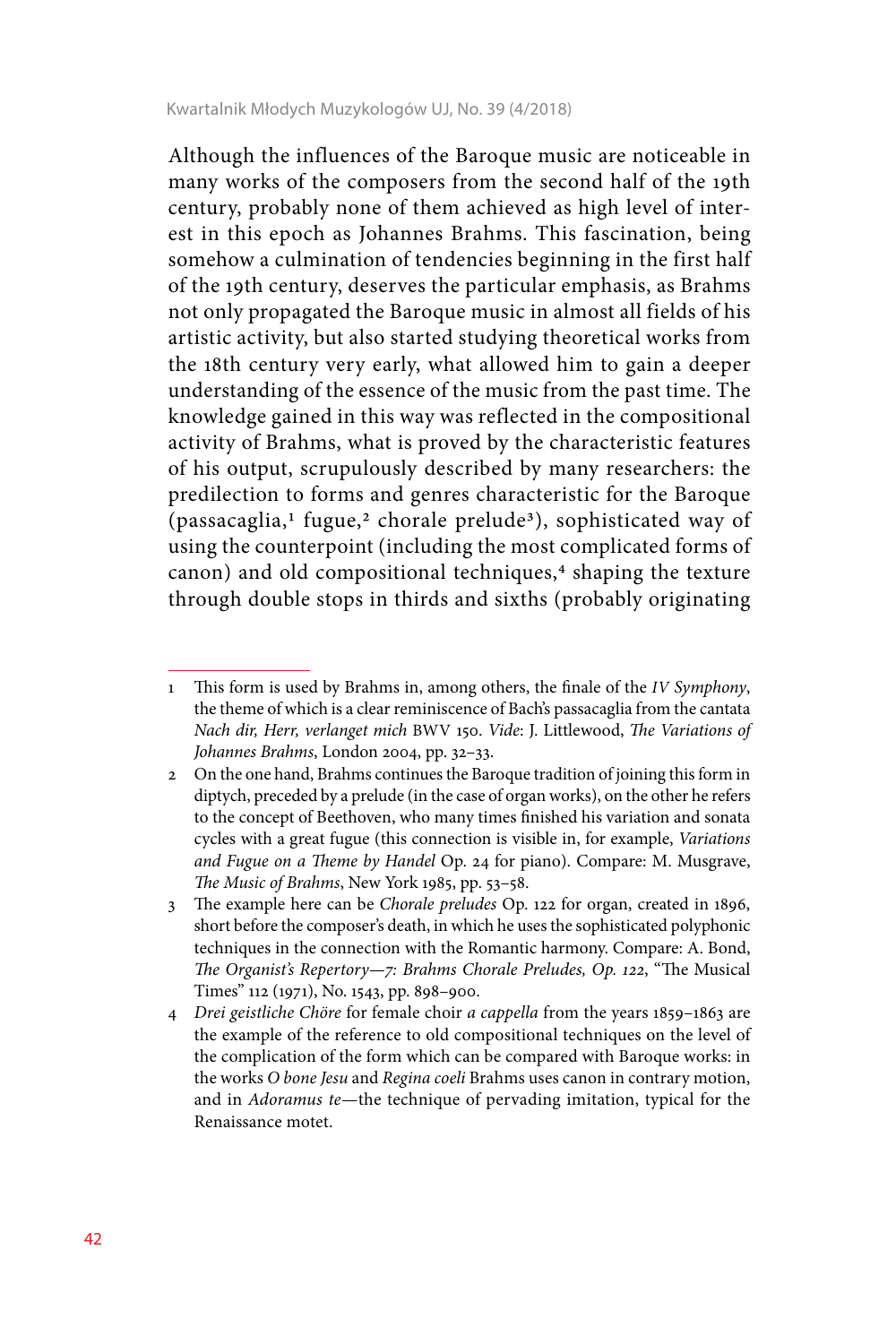from the music of Domenico Scarlatti),<sup>5</sup> or referring to the idiom of old dances (sarabande, gavotte, gigue etc.).6

If the sphere of workshop is a well-known issue for musicologists, the state of research on Brahms' output from the perspective of the use of the Baroque aesthetic rules in it is presented in a rather modest way. It refers, among others, to musical rhetoric—the fundamental idea determining the compositional and performance practice, which dominated in the 17th and 18th centuries and was based on the art of creating and giving beautiful speeches, originating from the antiquity.7 Its most characteristic aspect, namely the synthesis of music and word through the figures of musical rhetoric, seemed to be acquired by Brahms yet at the early stage of his work, what can be visible at least on the example of the early vocal-instrumental composition presented in this article— *Psalm XIII* Op. 27.

### **Brahms as a performer of early music**

Despite the fact that at the moment of creating the *Psalm XIII*  Brahms was only twenty-six, he already deserved the title of the great enthusiast of early music and the competent specialist in this field. This passion was present in many fields of his musical

<sup>5</sup> According to Jacquelyn Sholes, who indicates the analogies between *Sonata in C major* K. 159 by Domenico Scarlatti and *Trio in B major* Op. 8 by Brahms from 1854. Then, Brahms was yet acquainted with the work of Scarlatti what would be proved by his correspondence of this time. Compare: J. Sholes, *Lovelorn Lamentation or Histrionic Historicism? Reconsidering Allusion and Extramusical Meaning in the 1854 Version of Brahms's B-Major Trio*, "19th-Century Music" 34 (2010), No. 1, pp. 61–86.

<sup>6</sup> First works being the stylisations of early dances come from 1855; Brahms quickly included such compositions to his concerting repertoire, what can be confirmed at least by the preserved programme of the concert in Gdańsk from the 14th of November 1855, during which Brahms performed *Sarabande* and *Gavotte* written by himself; R. Pascall, *Brahms Beyond Mastery: His "Sarabande and Gavotte", and Its Recompositions,* Farnham 2013, p. 9.

<sup>7</sup> Among rare texts on this topic there is the work of Andreas Ickstadt about *German Requiem* Op. 45: *idem*, *Beobachtungen zum Verhältnis von Sprache und Musik im "Deutschen Requiem" op. 45 von Johannes Brahms*, [in:] *Musik und Musikforschung Johannes Brahms im Dialog mit der Geschichte*, W. Sandberger, Ch. Wiesenfeldt (eds.), Kassel 2007.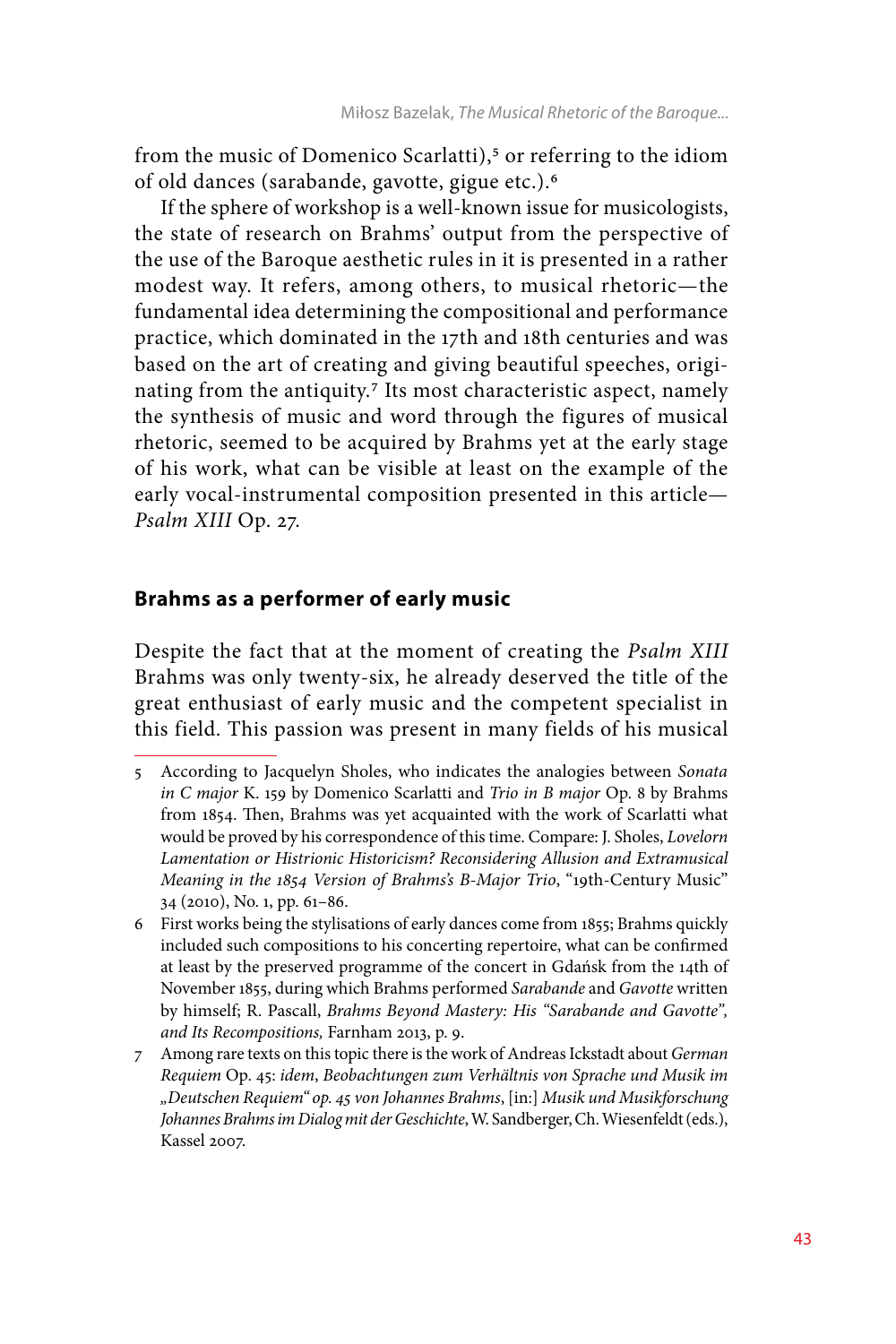activity. As a concerting pianist, Brahms since the beginning of his career almost always included Johann Sebastian Bach's works to the programmes of recitals for keyboard instruments—both for the harpsichord and organ.8 To perform the latter he used individually prepared transcriptions, what was a common practice in the middle of the 19th century—e.g. thanks to Franz Liszt.9 The Baroque repertoire was also used by the composer when preparing the collection of five studies for piano, created in 1852 and unpublished in his lifetime; to the great extent it was the arrangement of Bach's works.10 In the group of these exercises, the last one deserves our attention—the transcription of the famous *Chaconne* from the *Partita in D minor* BWV 1004 for solo violin, planned as an etude for the left hand.11

Brahms contributed to the popularisation of the rarely performed at that time Baroque music also as a conductor and organiser of the musical life. Despite the modest possibilities in his disposition, at the turn of the 1850s and 1860s the author of *German Requiem* was able to present in public over a dozen compositions of old masters in Detmold and Hamburg (the centres where he worked at that time). Among them, two Bach's cantatas should be mentioned: *Christ lag in Todesbanden* and *Ich hatte viel Bekümmernis*, the oratorio *Messiah* by George Frideric Handel12 and motets: *Salve Regina* by Giovanni Rovetta, *Peccavi super numerum* by Antonio Caldara and *Vere languores nostros* by Antonio Lotti.13

<sup>8</sup> As Raymond Kendall says, from the preserved programmes of almost one hundred piano recitals of Brahms it is visible that among the most frequently performed Bach's composition were: *Toccata in F major* BWV 540 (18 times) and *Chromatic Fantasia and Fugue in D minor* BWV 903 (16 times). *Vide*: R. Kendall, *Brahms's Knowledge of Bach's Music*, "Papers of the American Musicological Society" [5] (1941), p. 52.

<sup>9</sup> First transcriptions of the Bach's organ works by Liszt were created in the years 1842–1850 and published in 1852. *Vide*: M. Haselböck, *Liszt's Organ Works*, "The American Organist" 20 (1986), No. 7, p. 57.

<sup>10</sup> From the five studies, as many as three (Nos. 3–5) were based on the Bach's original compositions. In the remaining two Brahms referred to the work of Fryderyk Chopin (No. 1) and Carl Maria von Weber (No. 2).

<sup>11</sup> R. Kendall, *op. cit*., p. 52.

<sup>12</sup> Although there is a lack of precise information on this topic in the literature, but it is rather about the fragments than the whole oratorio.

<sup>13</sup> V. Hancock, *Brahms's Performances of Early Choral Music*, "19th-Century Music" 8 (1984), No. 2, pp. 126–129.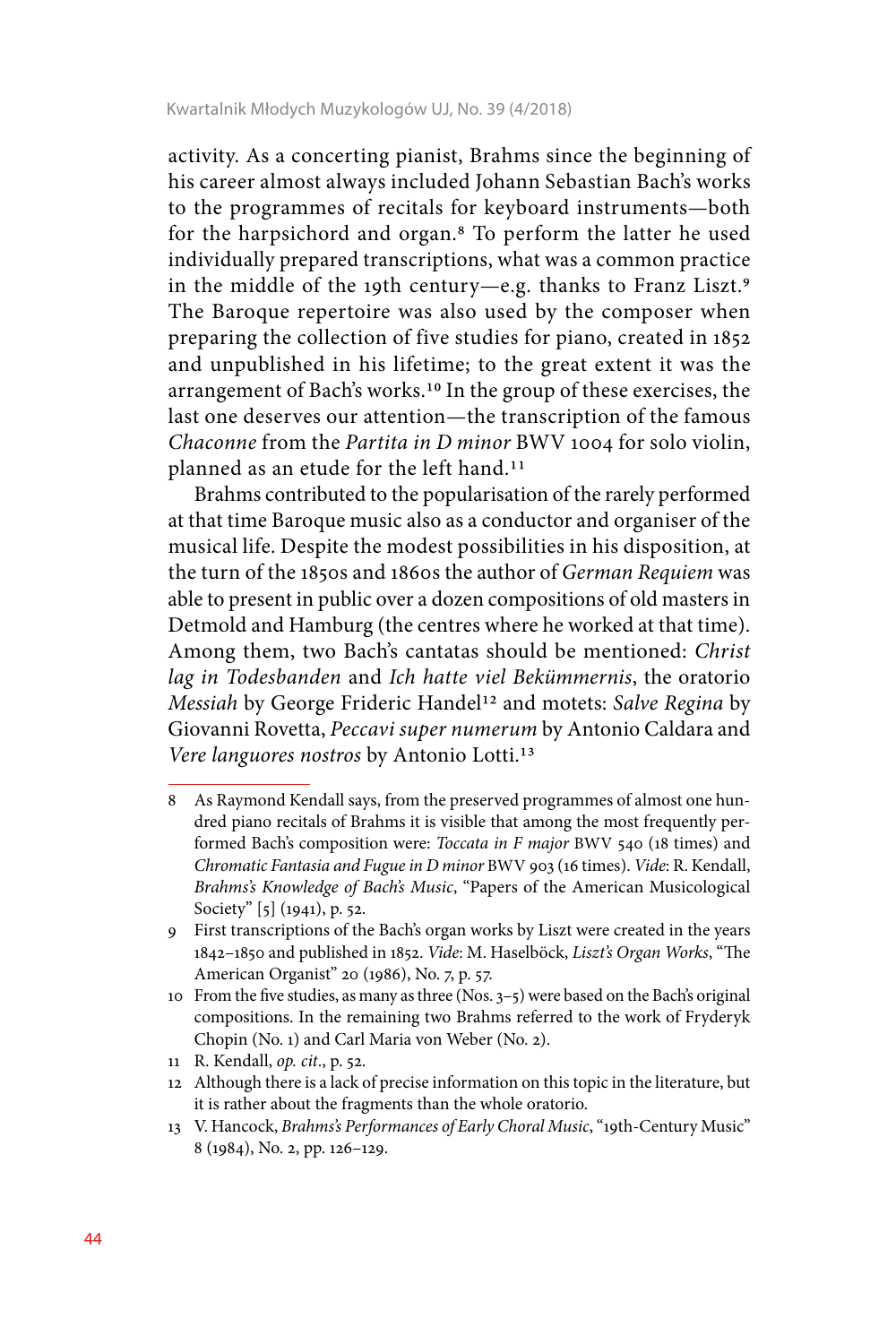#### **Brahms as a specialist in early music**

The excellent illustration of the fact how much early music meant to Brahms were the resources of his home library. Besides the huge amount of scores, it is worth noticing the considerable number of the theoretical treatises from the 18th century, written by such authors as: Jakob Adlung, Johann Georg Albrechtsberger, Johann Nikolaus Forkel, Johann Joseph Fux, Christian Gerber, Johann Adam Hiller, Gottfried Keller, Johann Philipp Kirnberger, Friedrich Wilhelm Marpurg, Johann Mattheson, Johann Adolph Scheibe and Johann Gottfried Walther.14 The collections of books, gathered by Brahms with the great involvement since the 1850s, were the subject of his careful studies, the conclusion of which could be visible in his compositional work. The existence of above dependence is confirmed by, among others, the preserved correspondence between Brahms and his friends: Clara Schumann and Joseph Joachim. There is a letter from November 1855, in which the composer complains to Clara that he cannot find interesting materials about early music—and of precisely Mattheson's and Marpurg's theoretical works—in any of Hamburg's antique bookshops. The composer's friend was not indifferent to this situation and only several weeks later—in the form of Christmas-New Year gifts—together with Joachim she gave Brahms the copies of these treatises. They were: *Abhandlung von der Fuge* from 1754 by Marpurg (edited in 1843 by Simon Sechter) and the original copy of the first edition of *Der vollkommene Capellmeister* of Mattheson from 1739.15 Especially the second of the mentioned works made a great impression on the composer, what we know from his letter to Joachim from the 30th of December 1855, in which he writes:

You do not even know how much you surprised me with these beautiful first editions! […] I have just discovered [there] something very important. Namely, the good description and the explanation of old dances gigue etc.16

<sup>14</sup> K. Geiringer, *Brahms as a Musicologist*, "The Musical Quarterly" 69 (1983), No. 4, p. 464.

<sup>15</sup> P. Clive, *Brahms and His World: A Biographical Dictionary*, Lanham 2006, p. 308.

<sup>16</sup> Orig. "Wie hast Du mich überrascht und erfreut durch den prachtigen alten Folianten! [...] Sehr Wichtiges habe ich schon entdeckt. Eine gute Beschreibung namlich und Erklärung der alten Tanze—Gigue u. u.". *Vide*: *Johannes Brahms im Briefwechsel mit Joseph Joachim*, A. Moser (ed.), Vol. 2, Berlin 1908; as cited in: W. Horne, *Through the Aperture: Brahms's "Gigues", WoO 4*, "The Musical Quarterly" 86 (2002), No. 3, p. 530.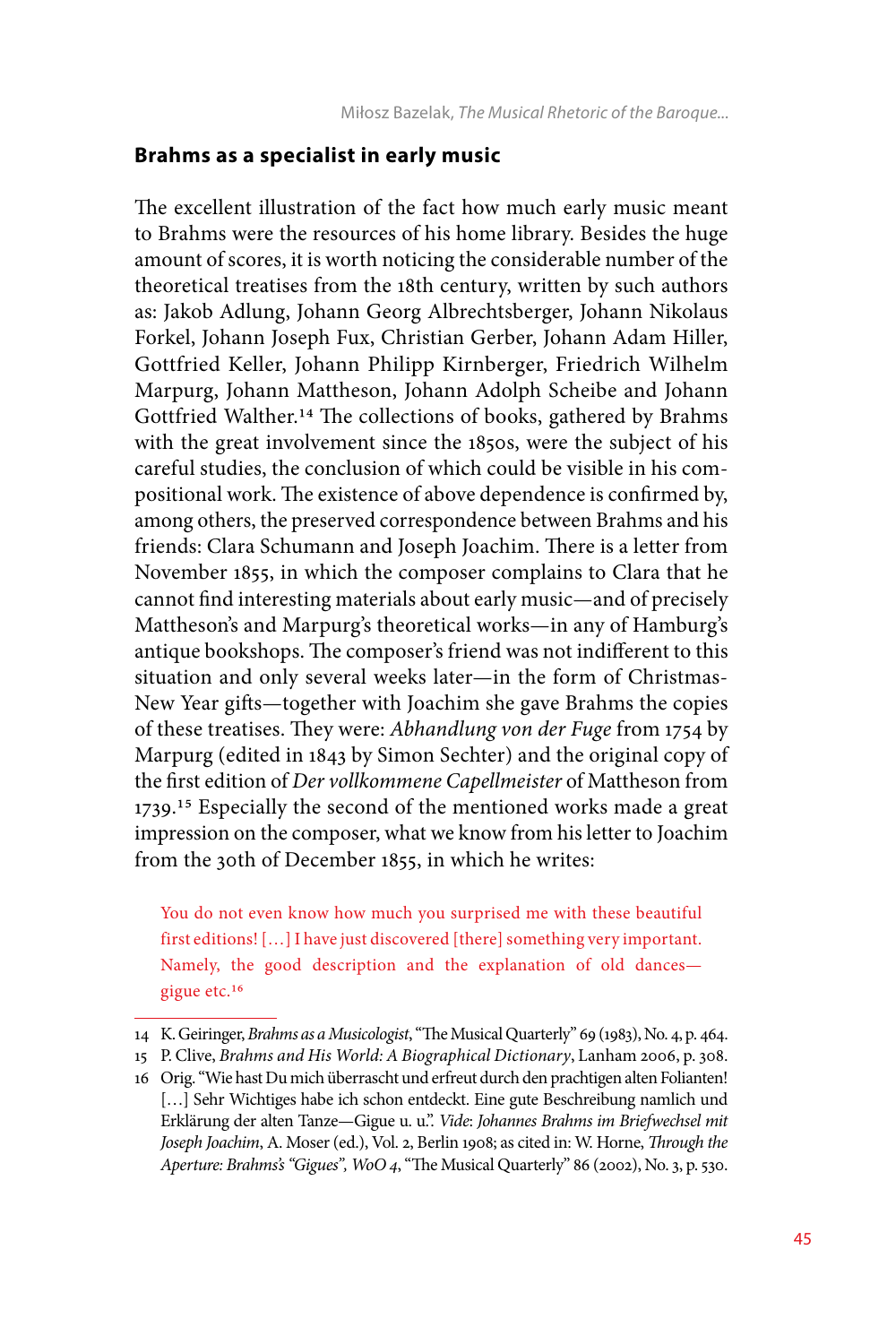However—as William Horne claims—the theoretical sketch presented by Mattheson was in this case only the supplement of studies on the harpsichord suites of Bach,<sup>17</sup> what resulted in several works (published posthumously)18 stylised for the dances popular in Baroque: sarabande, gavotte and gigue.19 Despite this, Horne clearly underlines that Brahms' attitude, who looked at the works of early music through the prism of their contemporary theories is outstanding at his time.<sup>20</sup> The clearer connotations between Mattheson's *opus magnum* and Brahms' work are indicated by, for example, David Brodbeck. He proves the existence of the analogy between *Kyrie* for choir and *basso continuo* WoO 17, unpublished in the composer's lifetime, and the fragment of treatise containing the description of the syncopated counterpoint (*Contrapunto doppio, alla Zoppa*; Example 1a–b).21



Ex. 1a: J. Mattheson, *Der vollkommene Capellmeister*, *Contrapunto doppio, alla Zoppa*, bb. 1–5.



Ex. 1b: J. Brahms, *Kyrie* for mixed choir and *basso continuo* WoO 17, bb. 1–6.

- 18 There are: *Gavotte in A minor and Gavotte in A major* WoO 3, *Gigue in A minor*  and *Gigue in B minor* WoO 4 as well as *Sarabande in A minor* and *Sarabande in B minor* WoO 5. Detailed connotations between the mentioned compositions and harpsichord suites of Bach are in the work: R. Pascall, *op. cit*., pp. 16–18.
- 19 W. Horne, *op. cit*., p. 530.
- 20 *Ibid.*, p. 552.
- 21 D. Brodbeck, *The Brahms–Joachim Counterpoint Exchange*, [in:] *Brahms Studies*, D. Brodbeck (ed.), Vol. 1, Lincoln 1995, pp. 54–55.

<sup>17</sup> Due to the numerous and clear similarities between Bach's and Brahms' compositions, it is difficult to deny the Horne's opinion. Brahms had to know harpsichord's suites of Bach profoundly, at least thanks to Robert Schumann, who had the collection of *English* and *French Suites* at home.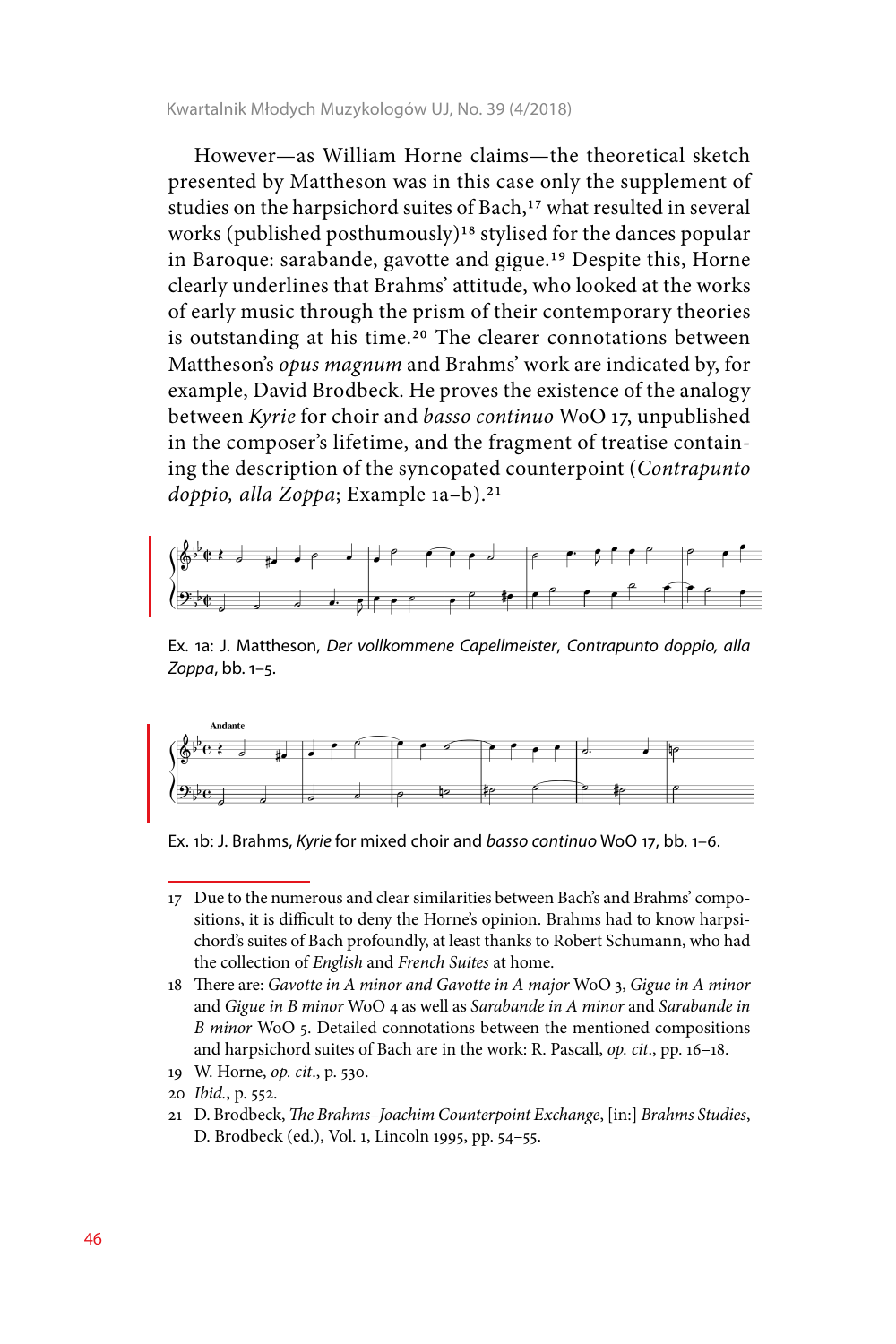Mattheson's (and probably Marpurg's) treatise could have played the significant role in Brahms' education in terms of creating polyphonic forms, and the culmination of these studies, realised in the first half of 1856—also noticeable in the correspondence with Joachim—were compositions for the organ: *Prelude and Fugue in A minor*, *Prelude and Fugue in G minor*, *Fugue in A*b *minor* and the chorale prelude *O Traurigkeit, o Herzeleid*<sup>22</sup>. The examples presented above exemplify Brahms' interest in the valuable compositions and treatises having their origin in the far past. They clearly indicate that the composer's knowledge of the Baroque was not only superficial, and the significant musical and theoretical works—especially such crucial ones as *Der vollkommene Capellmeister—*could have been in the area of his advanced analytical studies. Finally, they allow to make an assumption that Brahms could have known at least partly several aspects of the musical *ars oratoria* (especially relating to the relations between word and sound) or discover their existence. The probable source of knowledge seems to be especially the work of the theoretician from Hamburg as well as other 18th-century treatises that the composer had in his library. Among them there are e.g. *Musikalisches-Lexikon* by Walther from 1732 or *Über die Theorie der Musik* by Forkel from 1777, describing particular studies of the rhetoric compositional process and definitions of several figures.

# **Brahms'** *Psalm XIII* **Op. 27 and Baroque musical rhetoric**

*Psalm XIII* was written in 1859 for Hamburg's female choir conducted by Brahms. On the 19th of September of the same year, the first public performance of the work took place. Although the clear, non-polyphonic texture used by the composer (uncomplicated, mainly three-part chordal texture with the accompaniment of the organ) does not make the associations with the epoch of Baroque at once, but the way in which Brahms links the music with words is definitely coming from the compositional practice of that time. The connection with the Baroque can be confirmed yet by the very beginning of the work, being the reminiscence of the choir from Bach's cantata

<sup>22</sup> B. Owen, *The Organ Music of Johannes Brahms*, New York 2007, p. 54.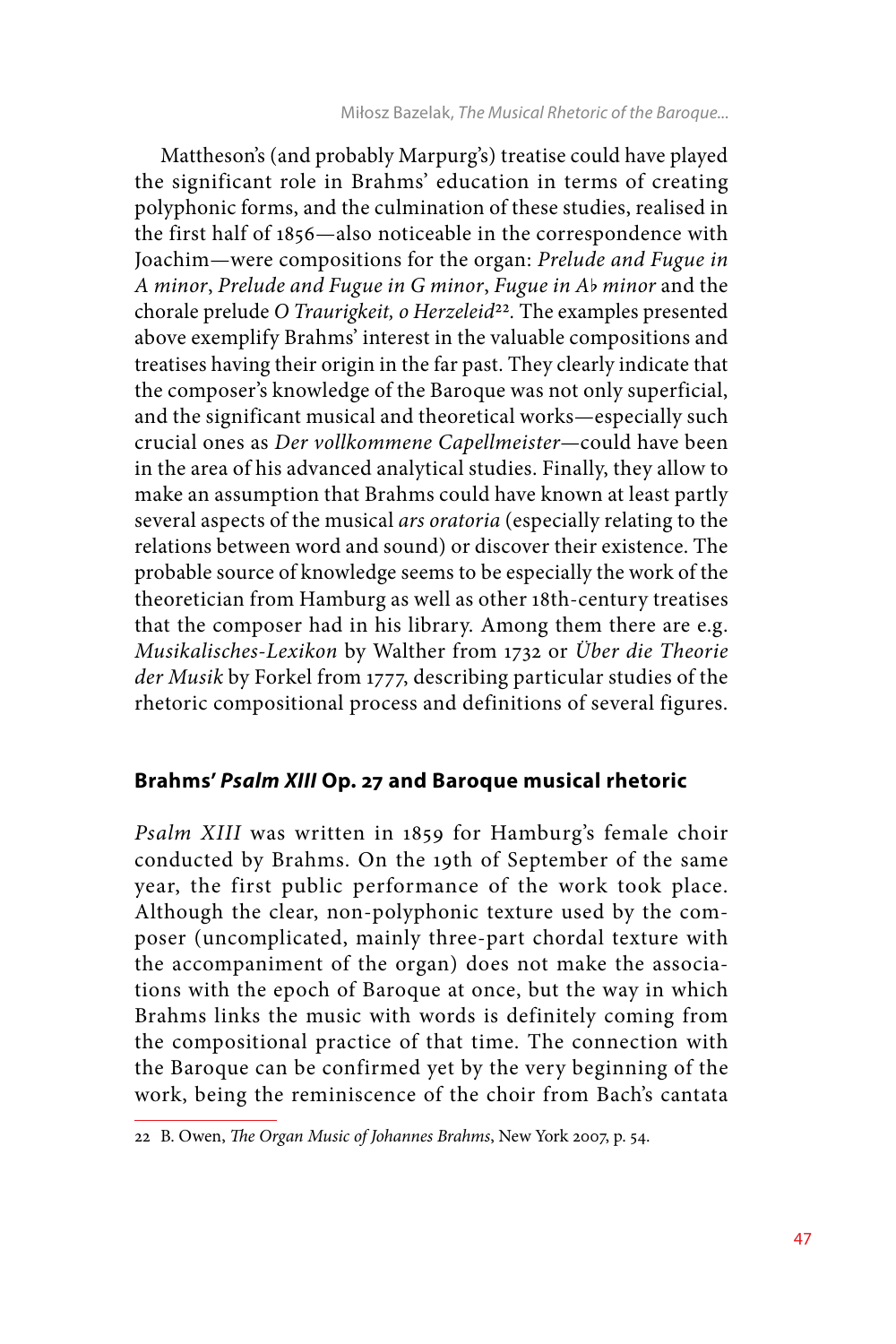*Ich hatte viel Bekümmernis* BWV 21, about which it is known that Brahms already knew it for at least several years, deeply investigated it, and also performed more than once. The beginning, triple and divided by rests repetition of the word "Herr" (Example 2) also belongs to the tradition of emphasising the apostrophe to God by musical means, as it takes place for example in the chorus initiating Bach's *St John's Passion* or *Requiem in D minor* by Wolfgang Amadeus Mozart (in the part *Rex tremendae*).



Ex. 2: J. Brahms, *Psalm XIII* Op. 27, bb. 7–9.

In many places, the text of the psalms—through the use of the words that are suggestive for illustration (such as "long", "over", "enlighten", "death", "bring joy")—seems to emphasise the possibilities that the use of the musical rhetoric provokes. Moreover, the changes of mood taking place in here—from the desperate, through imploring, to the full of hope and joy—are the clear hint for the potential author of the musical setting in terms of the way of shaping the musical narration. Despite this, the text of this psalm was used rather seldom by the Baroque composers (among the rare ones there are Heinrich Schütz, Andreas Hammerschmidt and François Couperin):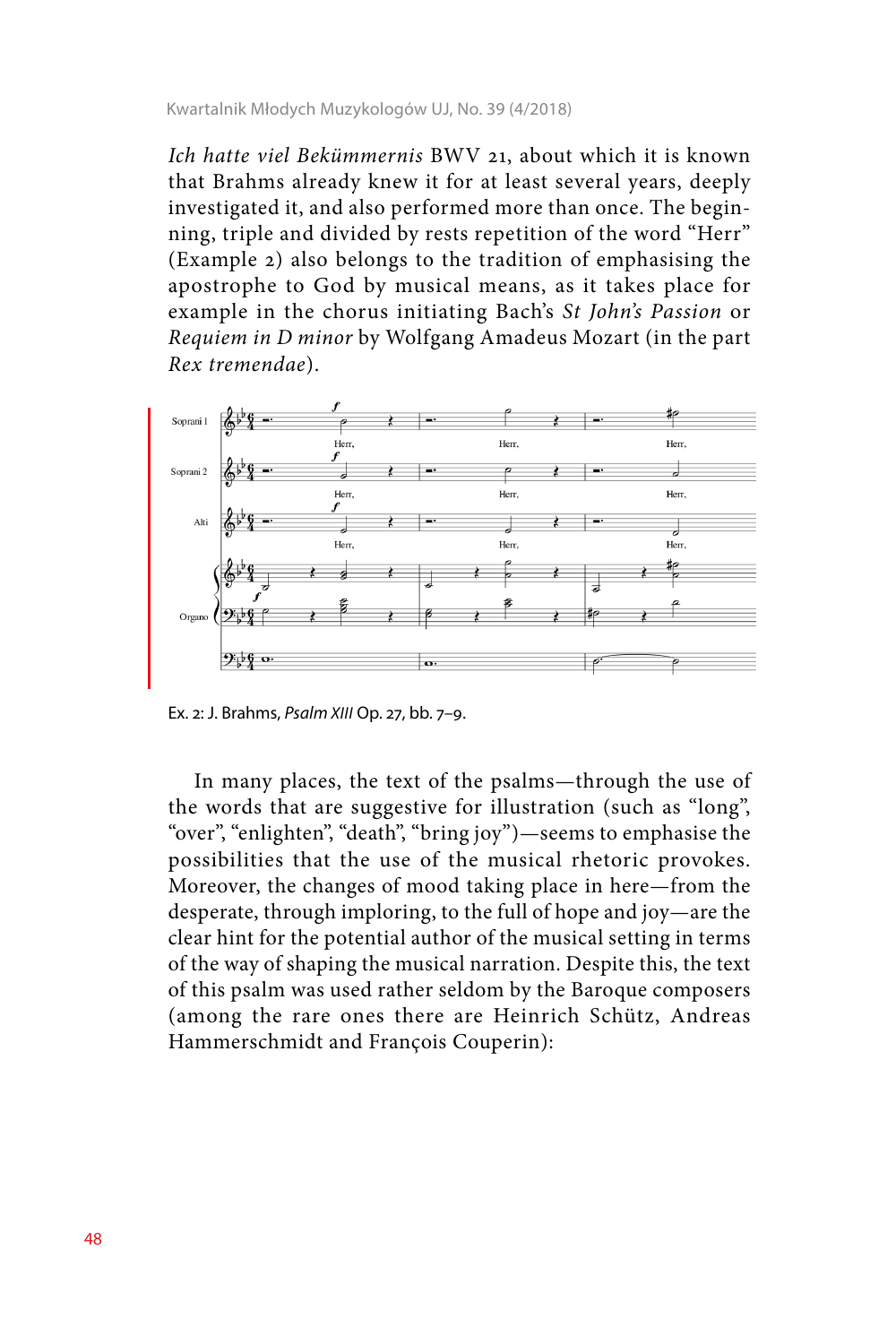Miłosz Bazelak, *The Musical Rhetoric of the Baroque...*

Herr, wie lange willst du mein so gar vergessen? Wie lange verbirgst du dein Antlitz vor mir? Wie lange soll ich sorgen in meiner Seele und mich ängsten in meinem Herzen täglich? Wie lange soll sich mein Feind über mich erheben? Schaue doch und erhöre mich, Herr, mein Gott! Erleuchte meine Augen, dass ich nicht dem Tode entschlafe, Dass nicht mein Feind rühme, er sei mein mächtig geworden, und meine Widersacher sich nicht freuen, dass ich niederlage. Ich hoffe aber darauf, dass du so gnädig bist; mein Herz freut sich, dass du so gerne hilfst. Ich will dem Herrn singen, dass er so wohl an mir tut<sup>23</sup>.

The fact that Brahms must have known Baroque *Figurenlehre* can be proved yet by the very beginning of the composition. The sorrowful character of the first two verses initiating the psalm is underlined by the use of extraordinarily expressive empathic figure—*exclamatio* (with the words "wie lange", meaning "how long"), which is providing the ascending leap (according to Walther it is usually the leap of a minor sixth, $24$  in this case it is an octave) in the melodic line. The word "lange"—illustrated by the long rhythmic value—is an example of the use of the picture figure (*hypotyposis*) *tenuta* (Example 3).25



Ex. 3: J. Brahms, *Psalm XIII* Op. 27, bb. 11–12, the part of first soprano. Figures: *exclamatio*, *tenuta*.

<sup>23</sup> Text of the *Psalm XIII* comes from the German Bible edition from 1534, translated by Martin Luther.

<sup>24</sup> J.G. Walther, *Musikalisches-Lexikon*, Leipzig 1732, p. 233.

<sup>25</sup> This figure, also with the word "lange", appears among others in the cantata *Gottes Zeit ist die allerbeste Zeit* (*Actus tragicus*) BWV 106 by Bach, which could have been familiar to Brahms. Several researchers, as Barbara Owen, indicate numerous analogies between the mentioned cantata and *German Requiem*, finished in 1868; compare: B. Owen, *op. cit*., p. 47.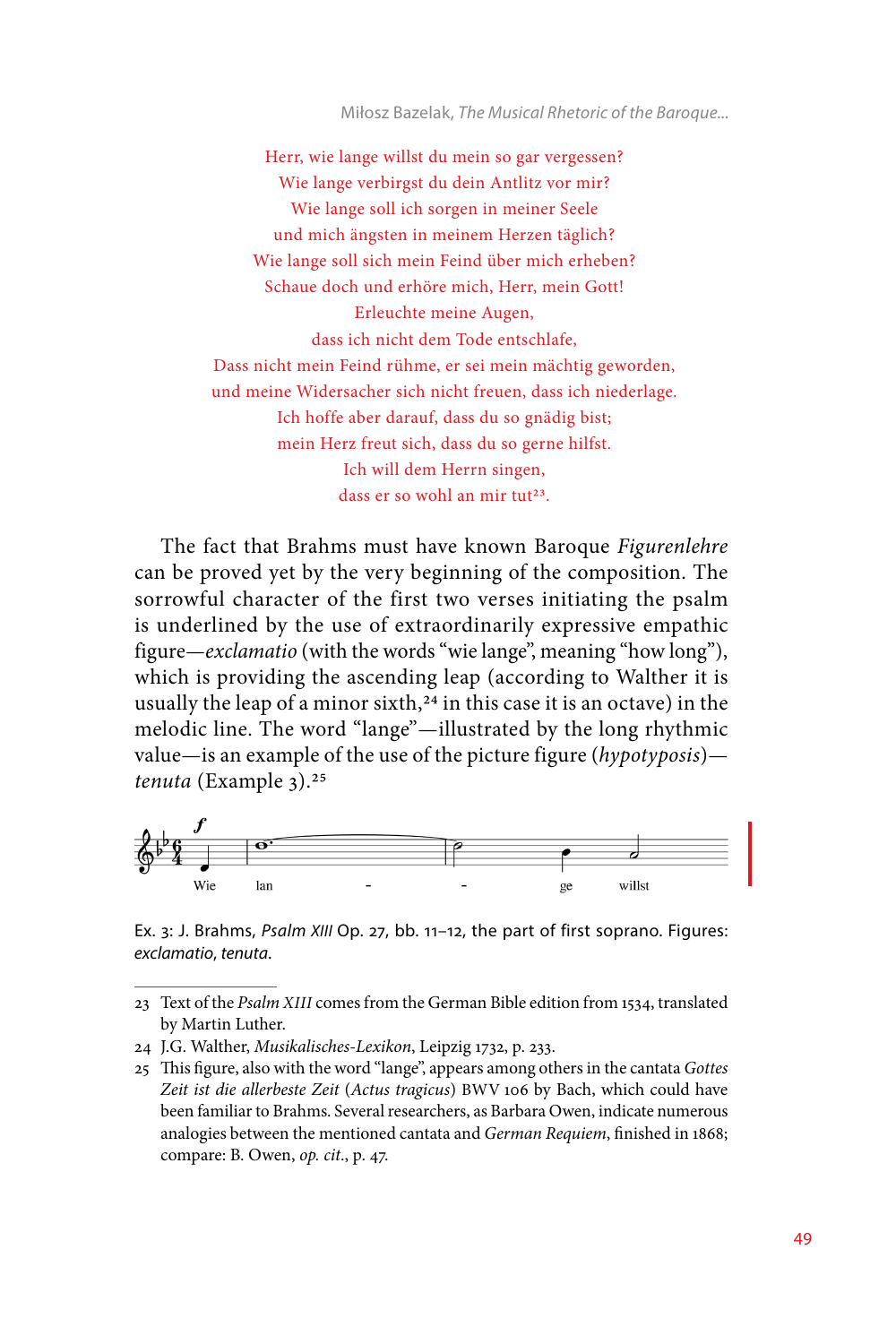In the context of the rhetoric shaping of the narration it is significant that both sentences comprising the first verse of the psalm are finished with the quotation mark; therefore, the ascending melodic lines of all voices should be interpreted as an effect of using the figure *interrogatio*, aiming at imitation of the heightened intonation, typical for a question.26 Moreover, the use of *passus duriusculus*27 (through the descending melodic line in all voices, of an ambitus of a diminished fifth, minor seventh or diminished seventh) as well as tritone junctions of the chords (e.g. Bb–E in the bars 16–17), typical for the Neapolitan cadence, serves to emphasize the emotions of a negative mood in the opening fragment of the composition (Example 4).



Ex. 4: J. Brahms, *Psalm XIII* Op. 27, bb. 15–18, the part of choir. Figures: *passus duriusculus*, *interrogatio*.

In the second verse, the special attention should be paid to the use of the figure *dubitatio.* In the classical rhetoric, it expresses doubt, anxiety, and in music it perfectly shows the dilemmas of a doubting human (in this case in God's providence), the expression of which—according to the Baroque tradition—can be frequent and surprising modulations.<sup>28</sup> The tonal plan of the

<sup>26</sup> The description of this musical figure was prepared by, among others, Scheibe in *Der critische Musikus* from 1745.

<sup>27</sup> Despite the huge popularity of this figure in the epoch of the Baroque, within theoretical texts it appears—similarly to *saltus duriusculus* and *cadentia duriuscula—*only in the treatise of Christoph Bernhard *Tractatus compositionis augmentatus*; *vide*: D. Bartel, *Musica Poetica: Musical-Rhetorical Figures in German Baroque Music*, Lincoln 1997, p. 357.

<sup>28</sup> In this way the meaning of this figure is explained by J.N. Forkel. Compare: W. Lisecki, *Vademecum muzycznej "ars oratoria"*, "Canor" 1993, No. 6, p. 20.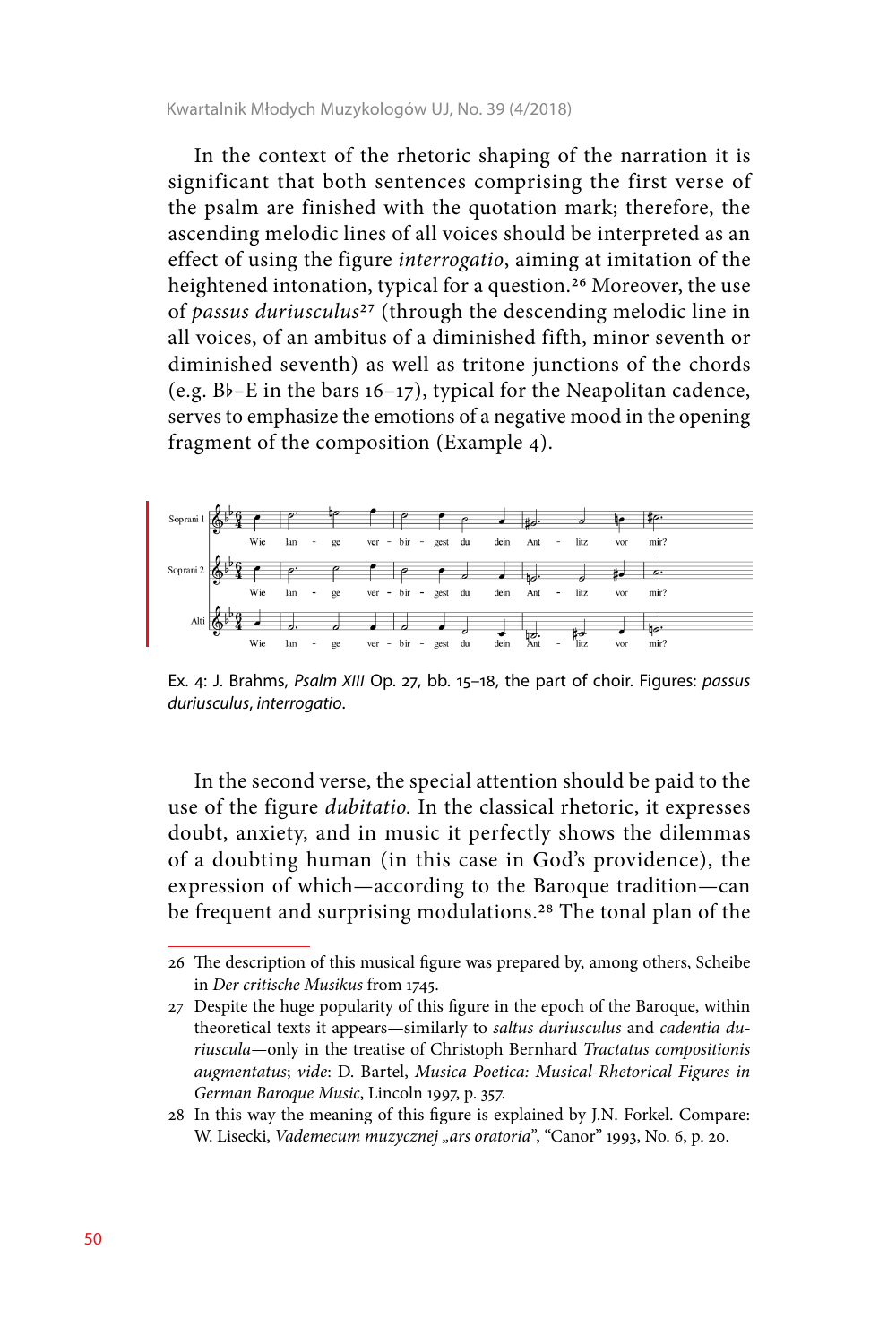segment being the arrangement of the second verse wholly fulfils these assumptions—during only eleven bars Brahms changes the key as many as four times (clearly establishing keys through cadences): starting from Bb major, through F major, C major and D minor, to finally return to Bb major. Words "mein Feind über mich erheben" ("[how long will] my enemy triumph over me"), finishing the second verse, are pictured by the composer through the figure of *anabasis*29 by ascending melodic line of the first sopranos. Moreover, the extreme register of all voices—reaching  $ab^2$  in the part of first,  $g^2$  in the part of second sopranos,  $e^{b^2}$  in altos—fulfils the assumptions of the figure *hyperbole*.30 The negative sound of these words is additionally highlighted by the use of *pathopoeia*31 in the part of alto (Example 5).



Ex. 5: J. Brahms, *Psalm XIII* op. 27, bb. 40–41, the part of choir. Figures: *hyperbole, anabasis, pathopoeia*.

The arrangement of the beginning fragment of the third verse, namely the use of the *piano* dynamics, declamation-like shape of the melodic line as in a chant, extraordinarily ascetic part of organ and exposing the harmony of empty sounding fifths, highlights its praising character ("Schaue doch und erhöre mich, Herr, mein Gott!", what means "see and hear me, oh Lord, my God!"). Then,

<sup>29</sup> One of the most frequent figures in the 18th-century treatises, it is mentioned also in Walther's lexicon.

<sup>30</sup> According to the definition in *Musica poetica* by Joachim Burmeister it is achieving or crossing the high (*hyperbole*) or low (*hypobole*) register of the particular voices. Compare: G.J. Buelow, *Rhetoric and Music*, [in:] *The New Grove Dictionary of Music and Musicians*, S. Sadie (ed.), London 1980, p. 798.

<sup>31</sup> One of the most expressive and recognisable figures, characterised by the use of the semitone passages, appearing in, among others, terminology of Burmeister; W. Lisecki, *op. cit*., p. 23.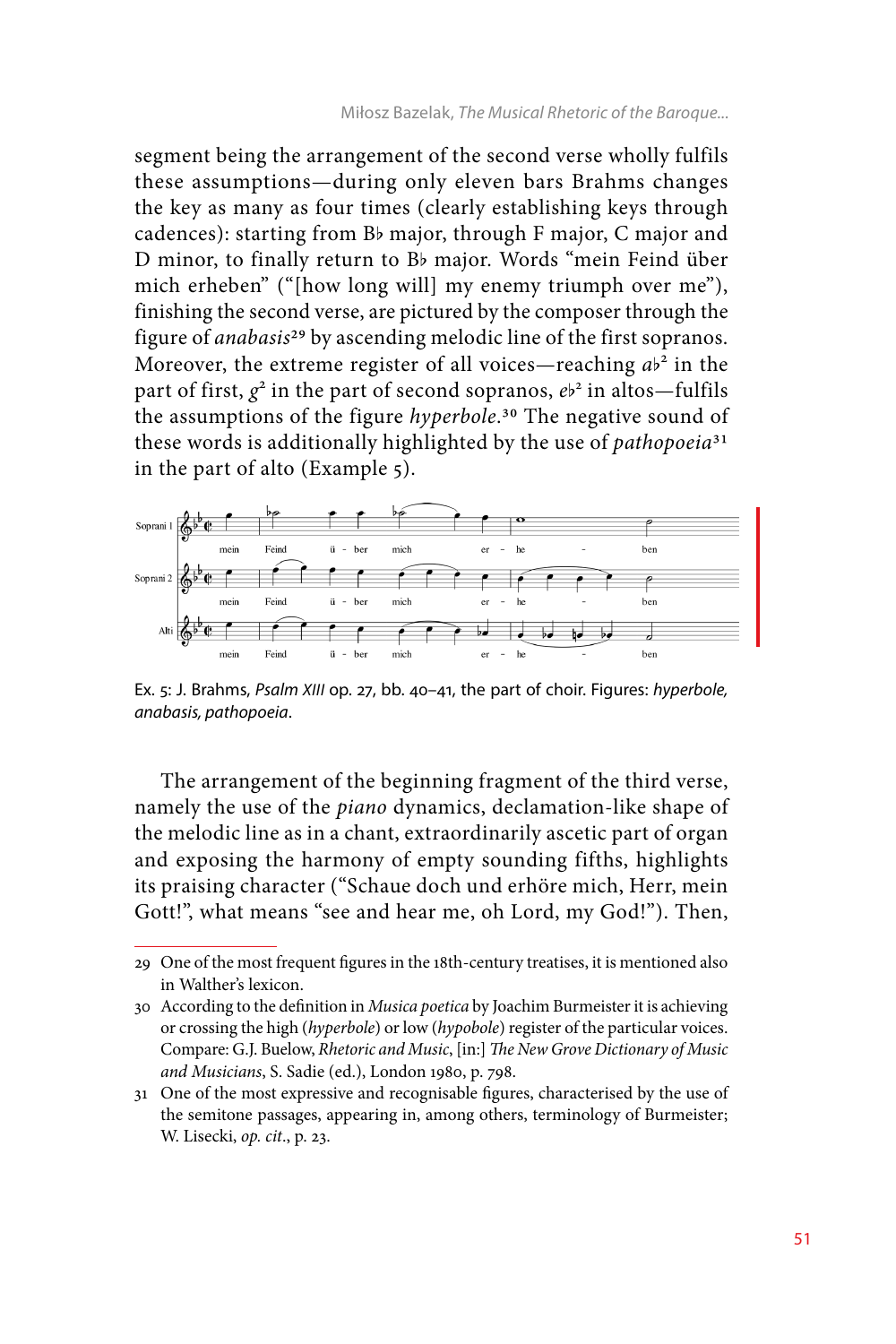the word "erleuchte" is exposed—"enlighten" ("Erleuchte meine Augen, dass ich nicht dem Tode entschlafe"—"enlighten my eyes so that I do not fall asleep to death", which are illustrated by Brahms with higher and higher sounds, especially in the part of soprano (*anabasis*) and the shift from the key of G minor to the brighter, major key of Eb major (*mutatio per tonos*; Example 6).



Ex. 6: J. Brahms, *Psalm XIII* Op. 27, bb. 48–50, the part of choir. Figures: *anabasis*, *mutatio per tonos*.

The words telling about "the sleep of death" ("dass ich nicht dem Tode entschlafe") are treated by the composer in a totally different way—their negative meaning is underlined by the use of the figure *katabasis* in altos, *pathopoeia* in the first sopranos and *passus duriusculus* in the second sopranos. Moreover, in the part of alto the lowest sounds of the register of this voice are achieved (*hypobole*; Example 7).



Ex. 7: J. Brahms, *Psalm XIII* Op. 27, bb. 51–54. Figures: *pathopoeia*, *passus duriusculus*, *hypobole*.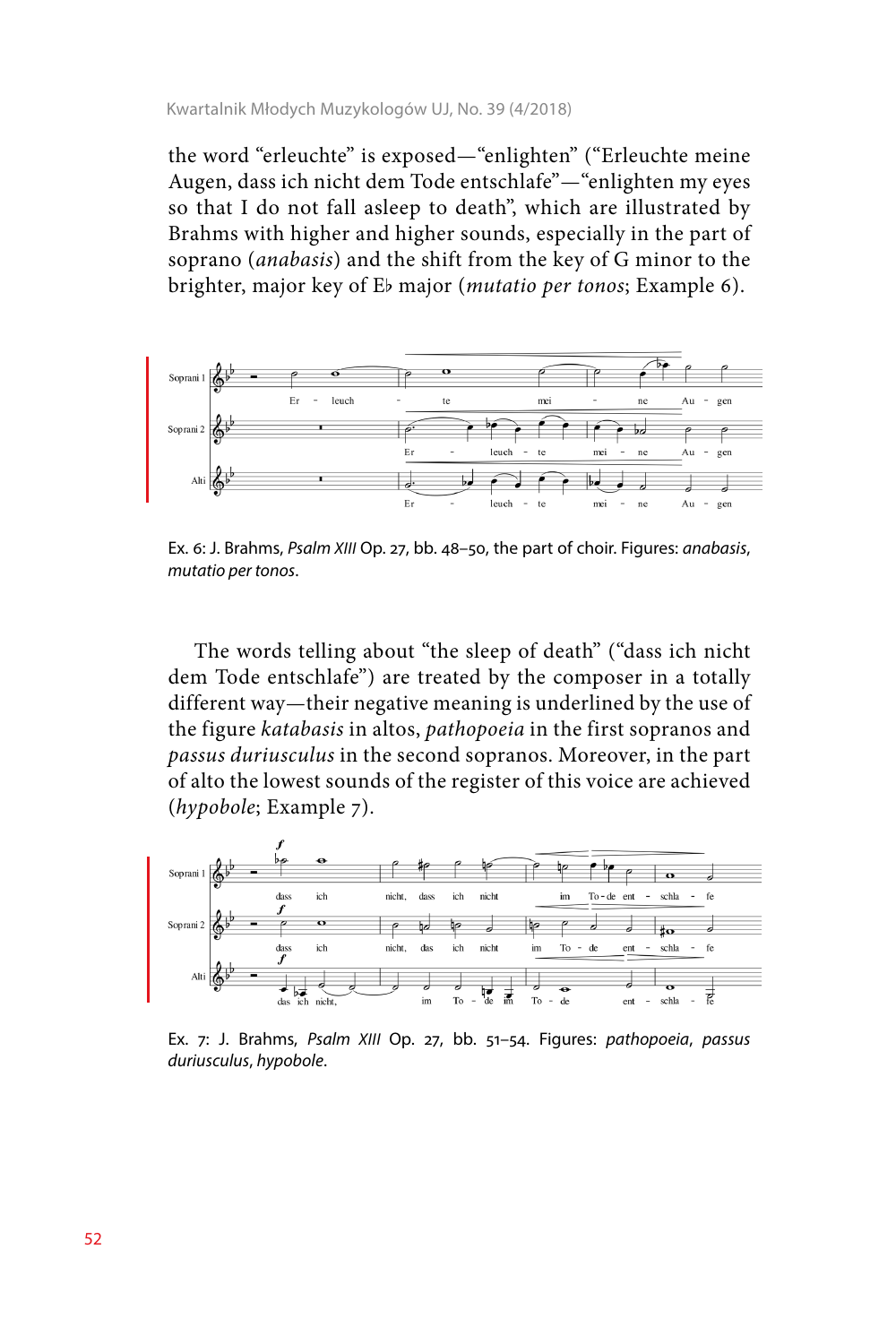With the repetition of the text from the third verse in the following bars of the work, Brahms uses the analogical techniques: the word "erleuchte" determined the ascending melodic line of the second sopranos, finishing with the cadence in the major key (this time in F major), and the already mentioned "sleep of death" is illustrated by the composer through "waving" shape of the bass line in the part of organ<sup>32</sup> (Example 8).



Ex. 8: J. Brahms, *Psalm XIII* Op. 27, bb. 55–59, the part of second soprano, alto and organ. Figures: *anabasis, hypotyposis*.

In comparison with the first three verses of the psalm, in the fourth one, there is a noticeable change of the character. The text is full of the words associated with the fight or confrontation: "Feind" (enemy), "mächtig" (huge), "Widersacher" (opponent) or "niederlage" (failure). It causes that the shape of the melody is transformed, which becomes much more energetic (through the use of arpeggiated triads in the motto, monotonous rhythm, triple metre, *forte* dynamics and more vivid tempo) like in the Baroque *maniera distendente*—one of three ways of shaping the melodic line, conditioned among others by the intervals used in it (Example  $9$ ).<sup>33</sup>

<sup>32</sup> This type of imitating the waving cradle motion was an often phenomenon in the Baroque, the example for which can be *Historia der freuden- und gnadenreichen Geburt Gottes und Marien Sohnes Jesu Christi* by Heinrich Schütz.

<sup>33</sup> The description of all ways of shaping the melody (*maniera distendente*, *maniera restringente* and *maniera quieta*) can be found in the lexicon of Walther. *Vide*: J.G. Walther, *op. cit*., pp. 212, 381, 435.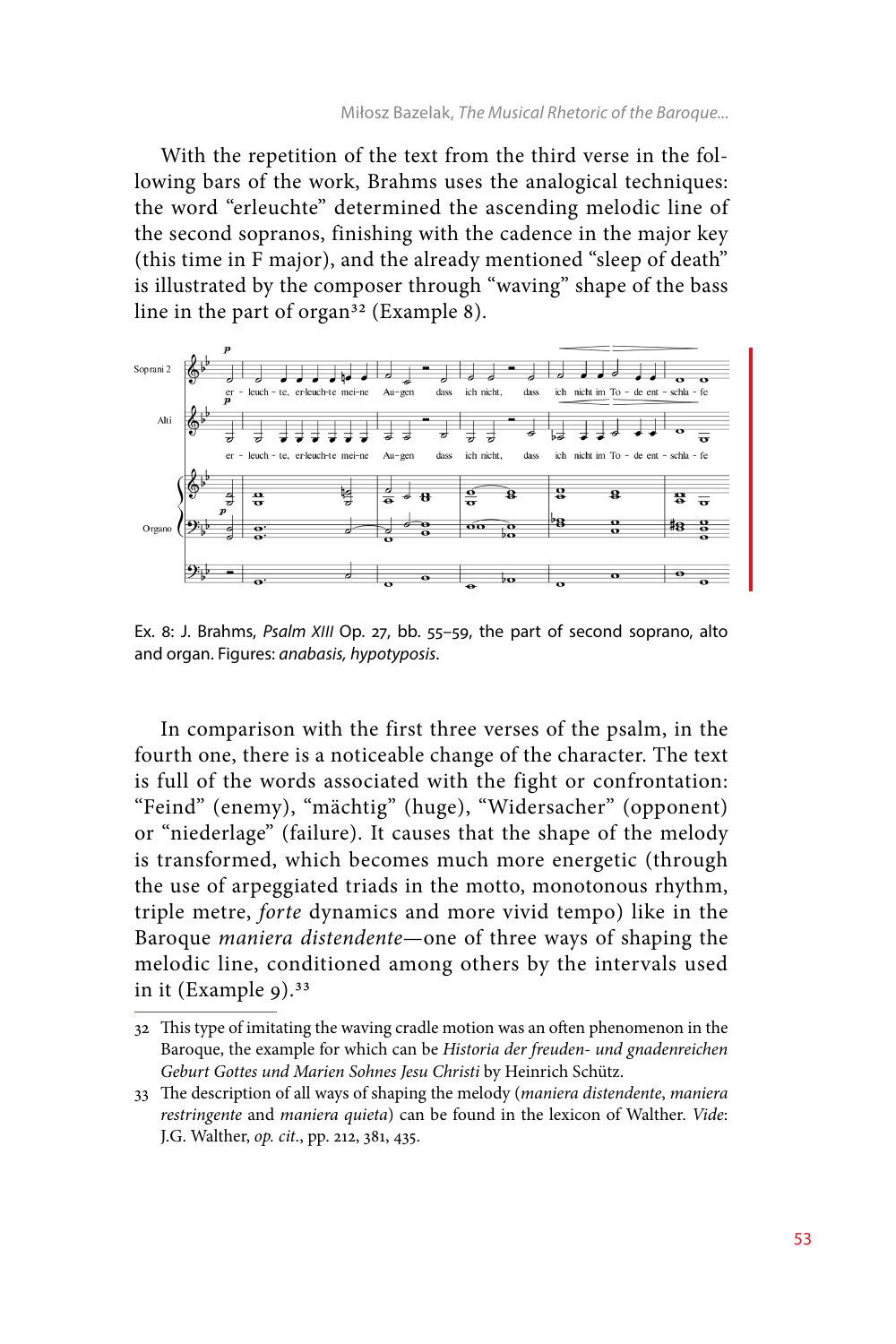Kwartalnik Młodych Muzykologów UJ, No. 39 (4/2018)



Ex. 9: J. Brahms, *Psalm XIII* Op. 27, bb. 60–63. *Maniera distendente*.

The musical arrangement of the last two verses of the psalm of a clearly positive expression is characterised mainly by the change of the key into major (from earlier dominating G minor), which from the perspective of the musical rhetoric can be interpreted as *mutatio per modum aut tonum*.34 The part of choir, led majestically, in the equal rhythmic values and without rapid contrasts, is supported by the this time individual part of organ, imitating the chords typical for the harp in its texture (in accordance with the figure *assimilatio*; Example 10)—the instrument of the Biblical origin, appearing in the Old Testament in the context of the joyful character or the thankful psalms.

<sup>34</sup> This figure as well as others based on the contrast (*mutatio per genus*, *mutatio per systema*, *mutatio per melopoeiam*) are described in the lexicon of Walther. *Vide*: J.G. Walther, *op. cit*., pp. 434–435.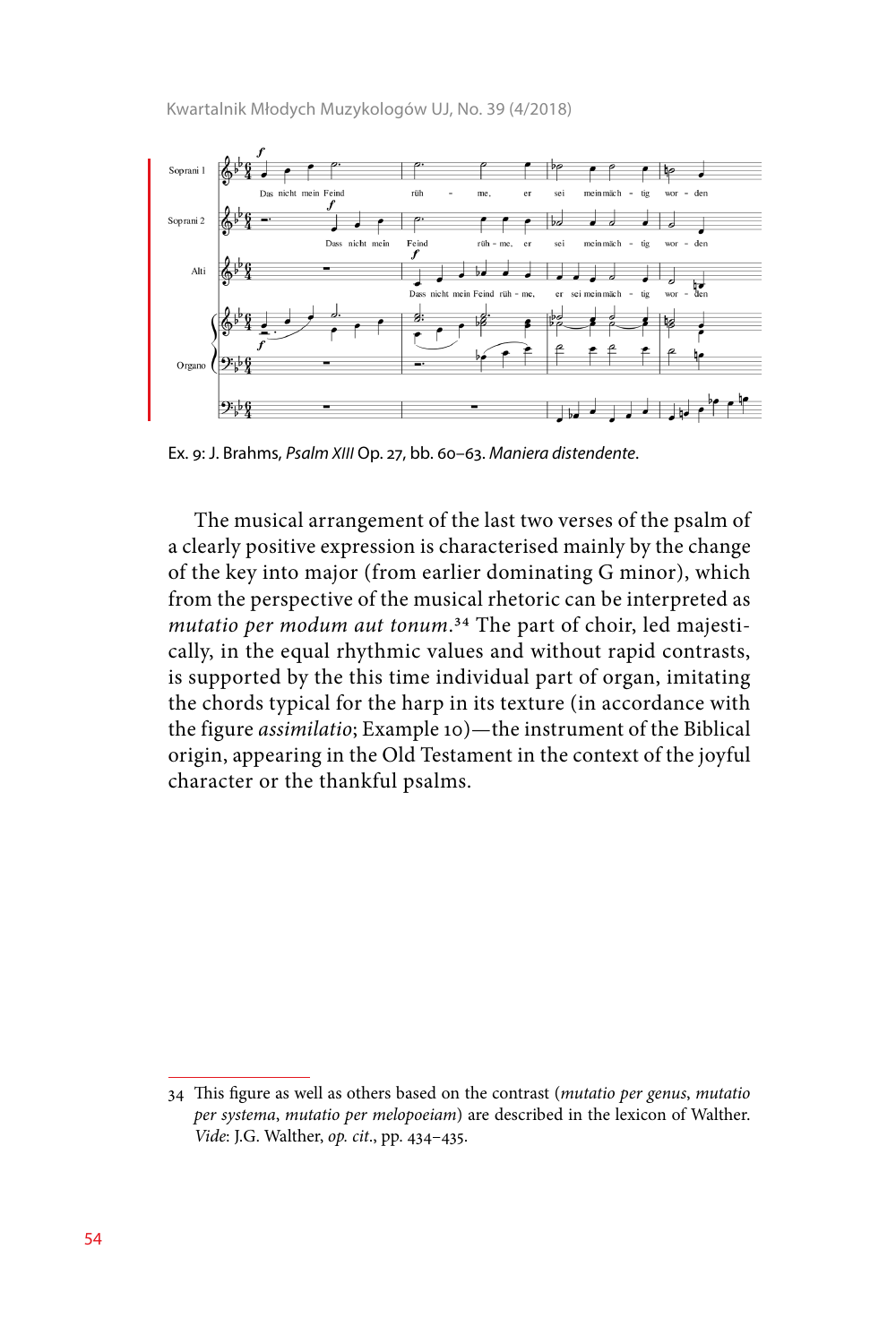

Ex. 10: J. Brahms, *Psalm XIII* Op. 27, bb. 121–123. *Assimilatio*.

### **Conclusion**

Above-presented connections between word and music, shaped according to the rules of musical rhetoric, confirm the consequent use of Baroque theoretical concepts by Brahms. In this context, the formal scheme used in *Psalm XIII* is worth noticing, which consists of serialising different segments of the work, representative for the well-known for Brahms work of Schütz, and adequate for the idea *varietas* practiced in the Baroque. Due to the fact that the melodic and harmonic passages typical for the rhetoric figures are used by Brahms also in the works created at the same time or later (starting with *German Requiem* to the organ *Chorale Preludes* Op. 122, written at the end of his life), they cannot be seen as random. This allows to state that the tradition of rhetoric figures in his work remained vivid despite the fact that during his life it functioned without any theoretical base.

As it is commonly known, this situation changes at the beginning of the 20th century thanks to the groundbreaking article *Die Lehre von den musikalischen Figuren im 17. und 18. Jahrhundert*  by Arnold Schering, a student of Hermann Kretzschmar, the latter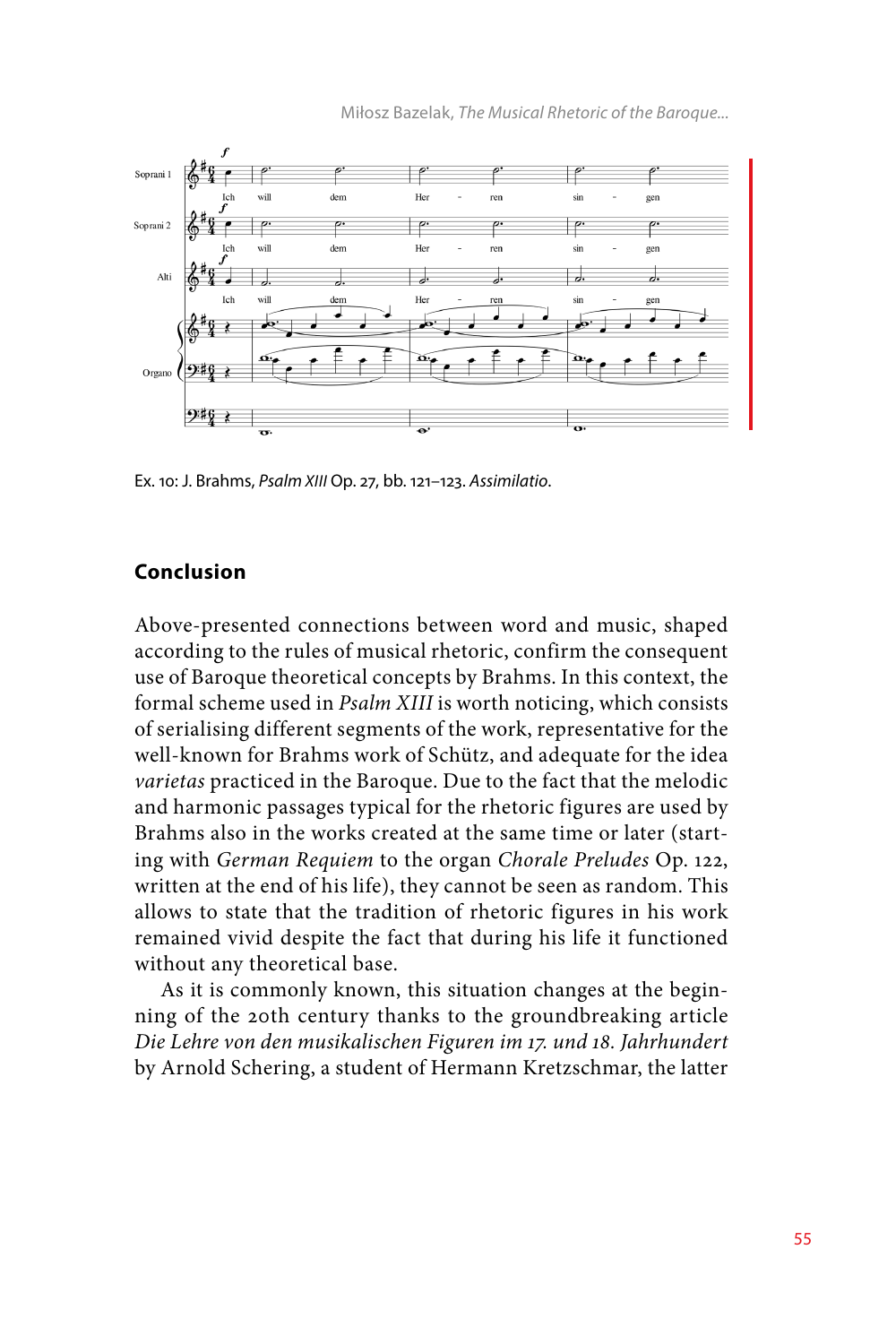Kwartalnik Młodych Muzykologów UJ, No. 39 (4/2018)

being the recognised music critic and admirer of Brahms' work.35 And although Schering's, as well as other researchers' of this issue (as Arnold Schmitz and Hans Heinrich Unger) merits are invaluable, the idea itself could have existed before in the circle of the researchers of early music. In this case the features of musical personality of Brahms—the huge musicological knowledge, the understanding of musical literature and treatises from the Baroque, the perfectly trained analytical sense and intuition—connected with the outstanding activity in the circle of amateurs of music from the past epochs make us inclined to assume that he could have also anticipated this Renaissance of musical rhetoric by his activity.

## **Bibliography**

- Bartel D., *Musica Poetica: Musical-Rhetorical Figures in German Baroque Music*, Lincoln 1997.
- Bond A., *The Organist's Repertory—7: Brahms Chorale Preludes, Op. 122*, "The Musical Times" 112 (1971), No. 1543.
- Brodbeck D., *The Brahms–Joachim Counterpoint Exchange*, [in:] *Brahms Studies*, D. Brodbeck (ed.), Vol. 1, Lincoln 1995.
- Buelow G.J., *Rhetoric and Music*, [in:] *The New Grove Dictionary of Music and Musicians*, S. Sadie (ed.), Vol. 21, London 1980.
- Clive P., *Brahms and His World: A Biographical Dictionary*, Lanham 2006.
- Geiringer K., *Brahms as a Musicologist*, "The Musical Quarterly" 69 (1983), No. 4.
- Hancock V., *Brahms's Performances of Early Choral Music*, "19th-Century Music" 8 (1984), No. 2.
- Haselböck M., *Liszt's Organ Works*, "The American Organist" 20 (1986), No. 7.
- Horne W., *Through the Aperture: Brahms's "Gigues", WoO 4*, "The Musical Quarterly" 86 (2002), No. 3.
- Kendall R., *Brahms's Knowledge of Bach's Music*, "Papers of the American Musicological Society" [5] (1941).

<sup>35</sup> A. Schering, *Die Lehre von den musikalischen Figuren im 17. und 18. Jahrhundert*, "Kirchenmusikalisches Jahrbuch" 21 (1908), pp. 106–114.